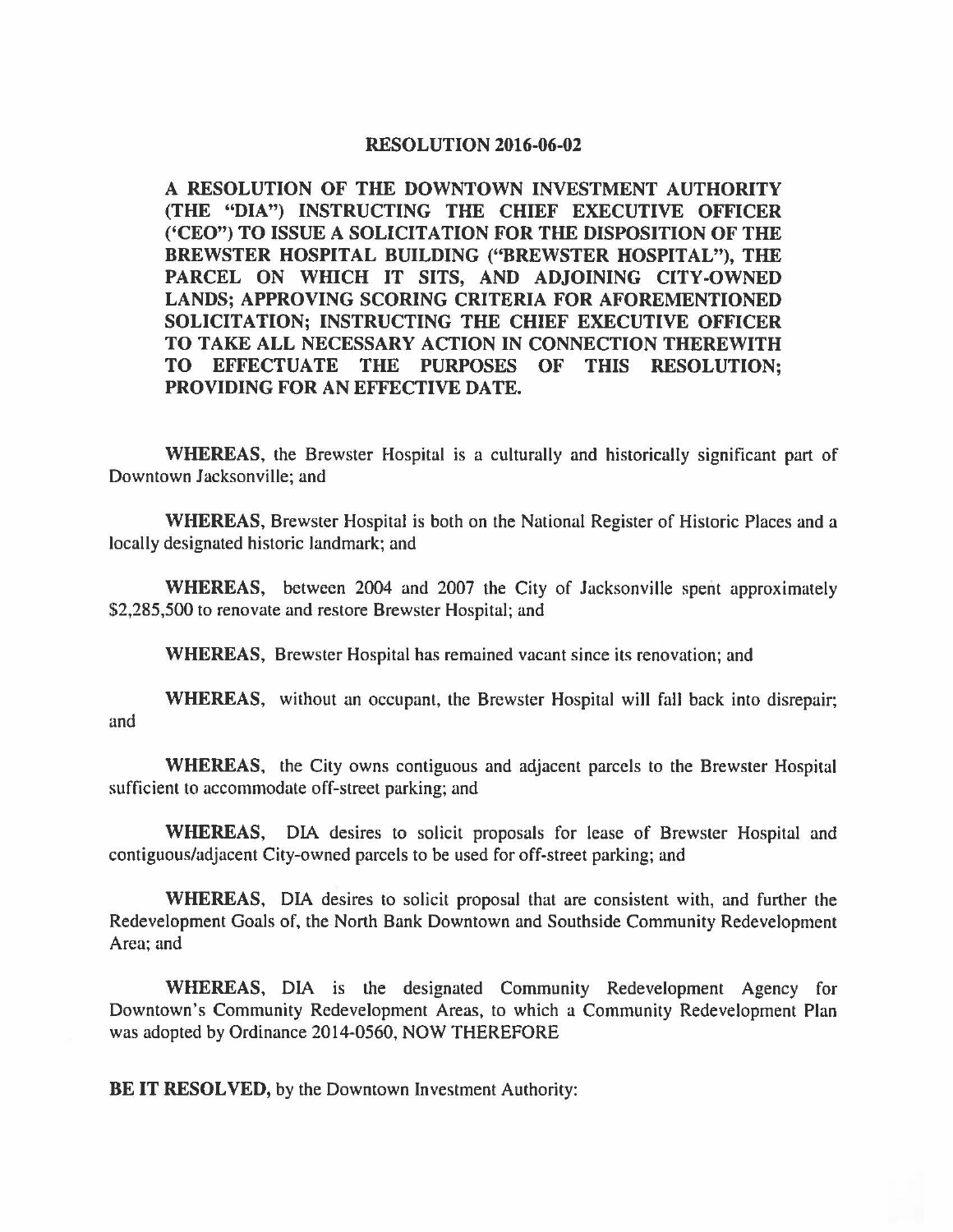## RESOLUTION 2016-06-02 PAGE2

**Section 1.** The DIA finds that the recitals set forth above are true and correct and are incorporated herein by this reference.

**Section 2.** The DIA approves the following scoring criteria for incorporation into a Solicitation for Disposition of Brewster Hospital:

Impact Analysis: Proposals will be graded on how the proposed use respects the historical and cultural significance of the Brewster Hospital, the LaVilla neighborhood, enhances the area, improves quality of life, provides a needed or valuable service, or improves social conditions. **[25 points]** 

Business Plan / Pro Forma (Including Construction Schedule and Sources & Use Statement, if applicable): Proposals will be graded on equity investment, working capital, amount financed, and construction schedule. **(25 points]** 

Consistency with the CRA Plan: Proposals will be graded on consistency with the CRA Plan, including furtherance of its Goals and Strategic Objectives. **[20 points]** 

Lease Terms: Proposals will be graded on such factors as value of improvements, lease terms, etc. Proposals that include rental rate discounts in consideration of building and site improvements may be submitted. **[25 points]** 

Job creation and/or Retention: Proposals will be graded on average wages and job creation/retention. For job creation, this criterion speaks to new jobs brought to Downtown. Jobs being relocated from outside of Downtown will count as new jobs. Job retention speaks to jobs currently within Downtown that will be retained. **[5 points]** 

**Section 3.** The DIA instructs the Chief Executive Officer of the Downtown Investment Authority to take all necessary action necessary to effectuate the Solicitation of Disposition for the Brewster Hospital.

**Section 3.** This Resolution, 2016-06-02, Shall become effective on the date it is signed by the Chair of the DIA Board.

## WITNESS: **DOWNTOWN INVESTMENT AUTHORITY**